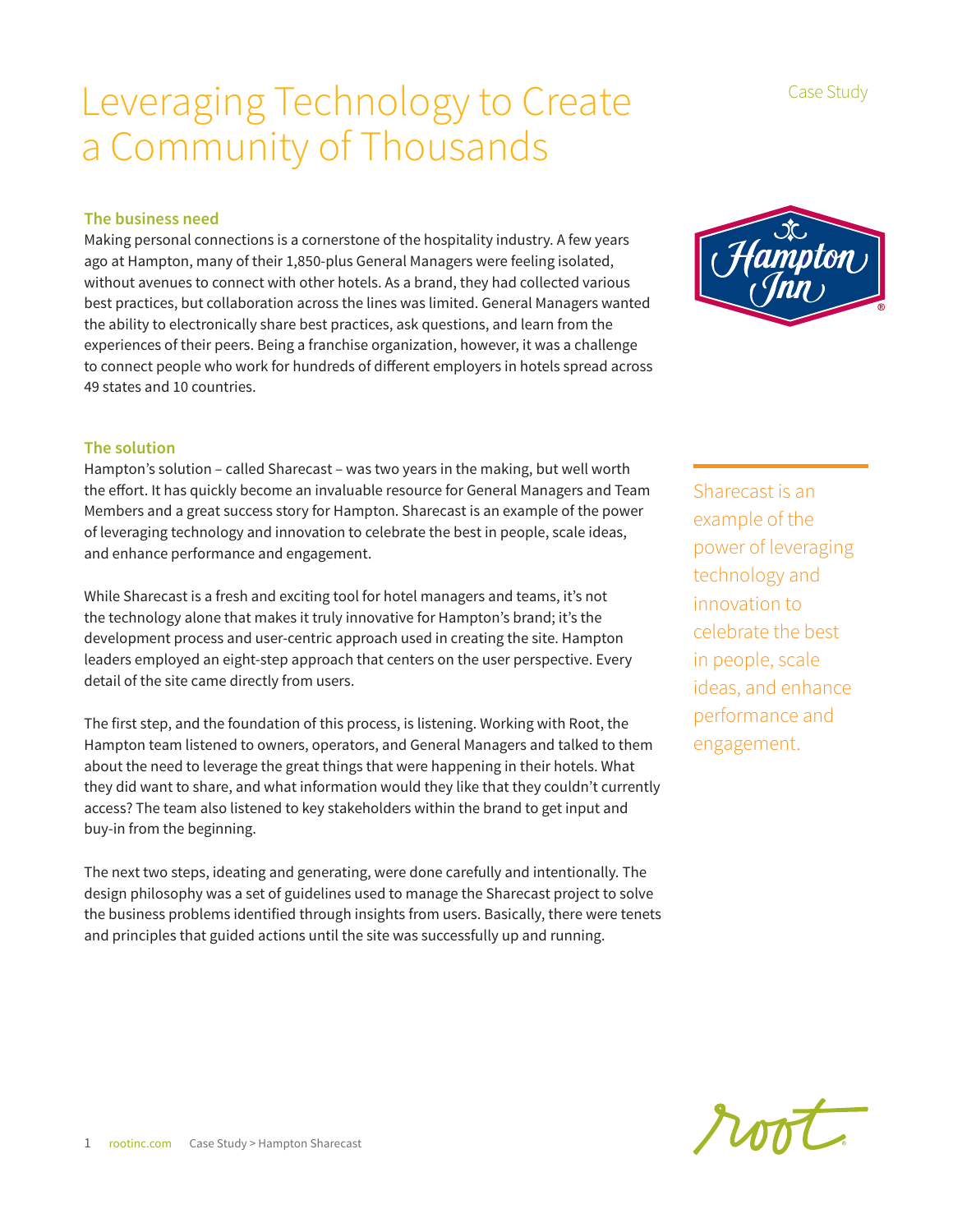

## $Hampton$

# sharecast |

search, share and connect with your peers

The next four steps – generate, test, evaluate, and refine – were done over the span of a few months. With a prototype site and three rounds of testing, the team gradually built the features that users said they wanted. This rolling development was a differentiator because it gained buy-in from all stakeholders, and, equally important, began filling the site with content. To start collecting content and establish the "culture" of Sharecast, the team invited top-performing hotels to be part of the testing. By the end of testing, Sharecast was well on its way with 216 users and over 200 posts!

#### **Implementation**

Sharecast was officially launched at the General Managers' Conference in October 2011 to over 2,500 people – General Managers, Brand Team Members and franchise partners. With Root, Hampton planned media, an e-mail teaser, and a "commercial" at the conference. Sharecast currently has over 3,000 users, and there have been at least 30,000 visits since its launch. The site has even taken on a life of its own beyond General Managers; Team Members in every position have found the site valuable. What makes Sharecast work so well is that first right step: focusing on the user. Hampton didn't impose a new set of behaviors on its teams – they offered an easy way to do what they already wanted to be doing.